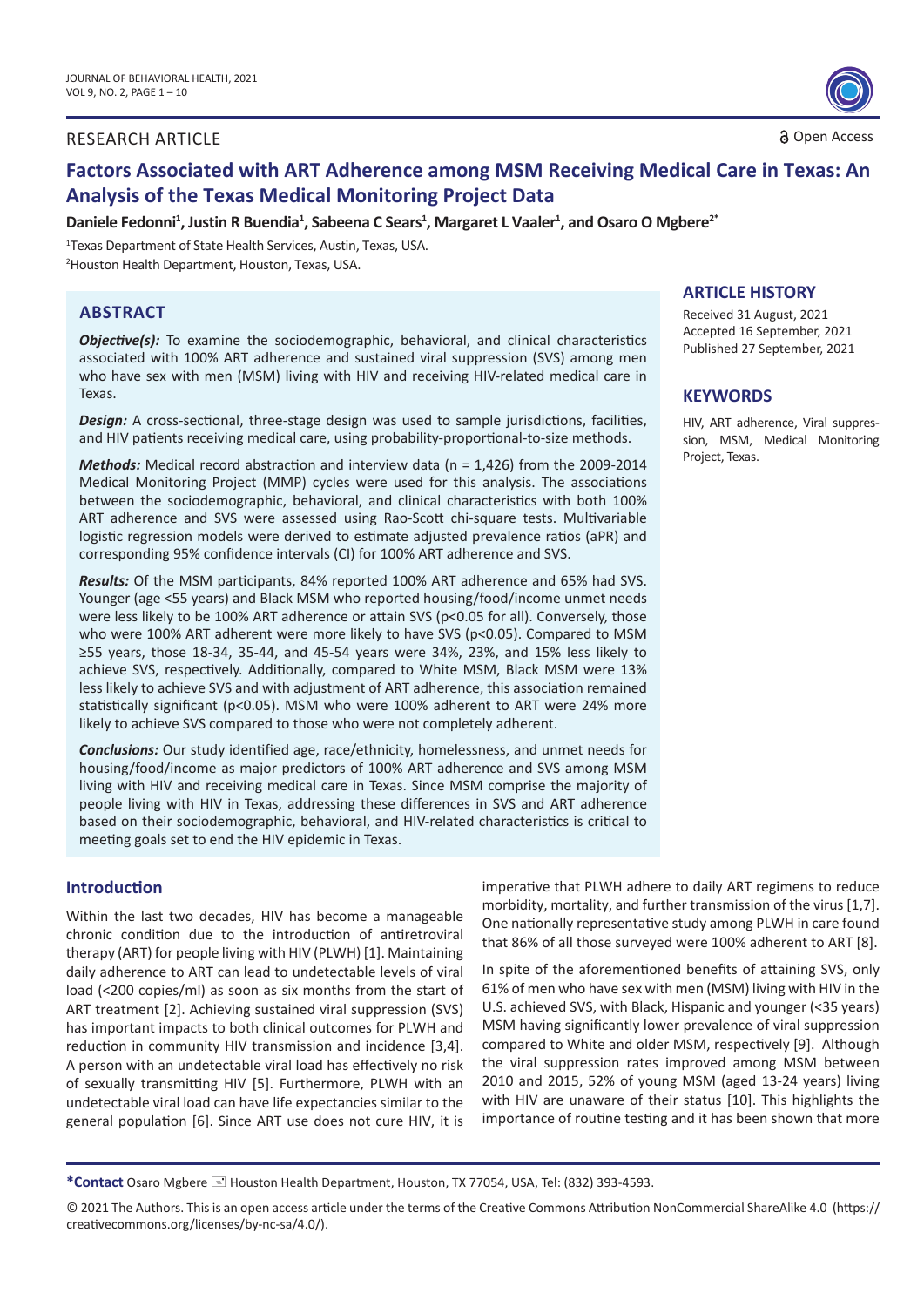frequent screening (every 3-6 months) may be linked with improved care outcomes such as increased ART adherence and viral suppression [11] among sexually active MSM [12].

In the U.S., MSM are most affected by HIV, representing 67% of all new HIV diagnoses and 56% of PLWH [13]. In addition to MSM, Americans living in the South experience a high burden of HIV. More than half of all new HIV diagnoses and almost half of all PLWH are in the southern U.S. [14]. PLWH in the South face many unique barriers, such as lack of public transportation in urban and rural areas, making it difficult to get to the doctor [15]. Texas has one of the highest rates of new HIV diagnoses in the South [14], ranking  $7<sup>th</sup>$  with a rate of 20/100,000 Texans [16]. In 2019, MSM accounted for 70% of new HIV diagnoses and 62% of all Texans living with HIV, with Black MSM accounting for 17% out of all Texans living with HIV and 28% of new HIV diagnoses [17] In terms of continuum of care in Texas, a lower proportion of Black MSM achieve viral suppression (55%) compared to White (70%) and Hispanic (64%) in Texas at the end of 2019 [18], which has been observed in other studies [19,20].

According to the U.S. Interagency Council on Homelessness, Texas ranks as the state with the highest number of people experiencing homelessness as of January 2019 [21]. With lack of stable housing being linked with care retention [22], ART adherence [23] and SVS [24], studies that analyze care outcomes among PLWH in Texas experiencing homelessness are warranted.

A large body of public health literature has investigated sociodemographic and behavioral characteristics associated with medication adherence for PLWH [8, 25-34]. A nationally representative study of PLWH who are in HIV care in the U.S. found that persons age 18 to 29, women, those who were depressed, binge drank, used stimulant drugs, and who had been living with HIV for more than 10 years were less likely to be adherent to ART [8]. Those under the age of 29 may have a hard time with ART adherence because lifestyle alterations required for successful adherence may be more burdensome [35].

Additional studies found depression [32,34], binge drinking [25], discrimination [33], stigma [30], problems with insurance [31], and low income [26] are associated with suboptimal adherence to ART, and thus, lower rates of viral suppression. Depression has been found to be associated with low ART adherence because symptoms found in depressed patients such as hopelessness and negative expectations often dissuade patients from adhering to treatment and being virally suppressed [32].

To address care and engagement needs among PLWH, Texas has adopted the goals of U.S. National HIV/AIDS 95/95/95 Strategy. One of the goals states that by 2025, 95% of all people receiving antiretroviral therapy will have viral suppression [36]. Due to the disproportionate burden of HIV among MSM and those in the southern U.S., as well as sparse regional and statelevel analyses of patterns and predictors of ART adherence and viral suppression, this analysis fills a gap in the current public health literature. The present study aims to examine the sociodemographic, behavioral, and clinical characteristics associated with complete ART adherence (100%) and SVS

among MSM living with HIV and receiving medical care in Texas.

# **Methods**

The Medical Monitoring Project (MMP) is an ongoing CDC surveillance system that assesses behaviors and clinical characteristics of PLWH who are receiving outpatient medical care [37-39]. At the time of data collection, a three-stage cluster sampling method was used to randomly select 23 city/state project areas (1st stage), healthcare facilities within those areas (2<sup>nd</sup> stage), and patients within facilities (3<sup>rd</sup> stage). Behavioral and clinical data from the study participants were collected using in-person and telephone interviews as well as medical record abstraction. Between 2009 and 2014, interviews and medical record abstractions were conducted for 2,595 participants. Non-MSM participants and those not currently on ART were not included in the final analytical sample (n=1,426). Data were weighted to account for probabilities of selection at each sampling stage and adjusted for nonresponse and multiplicity [40]. Nonresponse adjustments accounted for differing response at both facility and patient levels, while multiplicity adjustments accounted for patient's visits to more than one HIV care facility [41, 42]. After weighting for probability of selection and nonresponse, our population sample represented 19,788 Texan MSM living with HIV in Texas receiving medical care and currently taking antiretroviral medications.

Self-report 100% ART adherence was estimated using a measure of the dose adherence over the past three days from the AIDS Clinical Trials Group measures [43]. Participants were asked about each medication they were taking at the time of the interview and how often they missed a dose during the time frame. If a participant reported only taking part of a dose, they were instructed to report this as a missing dose. For the purposes of this study, participants who did not miss a dose over the past three days were considered to be 100% ART adherent. A participant was deemed to have SVS if each of their viral loads from their medical records within the past 12 months before the interview date was undetectable  $(≤ 200$ copies/ml).

Behavioral and sociodemographic variables collected for MMP included: age, race/ethnicity, education, insurance, homelessness, binge drinking within past 30 days (defined as consuming five or more servings in one sitting), smoking status, any drug use within the past year, depression, experiences of discrimination, unmet need, and stigma. Insurance was categorized as receiving Ryan White coverage, having private or public insurance coverage excluding Ryan White coverage, and being uninsured in the past 12 months. Homelessness status was defined as participants who were homeless at any time in the past 12 months prior to the interview. Major or other depression was defined as a score of 10 or more on the Patient Health Questionnaire depression scale (PHQ-8) [44].

To determine the unmet needs among the participants, a 19-question needs assessment regarding services that were needed but not received within the past 12 months was used. The participants were first asked whether they received services. If they did not receive the service, they were then asked if they needed the service. Participants were asked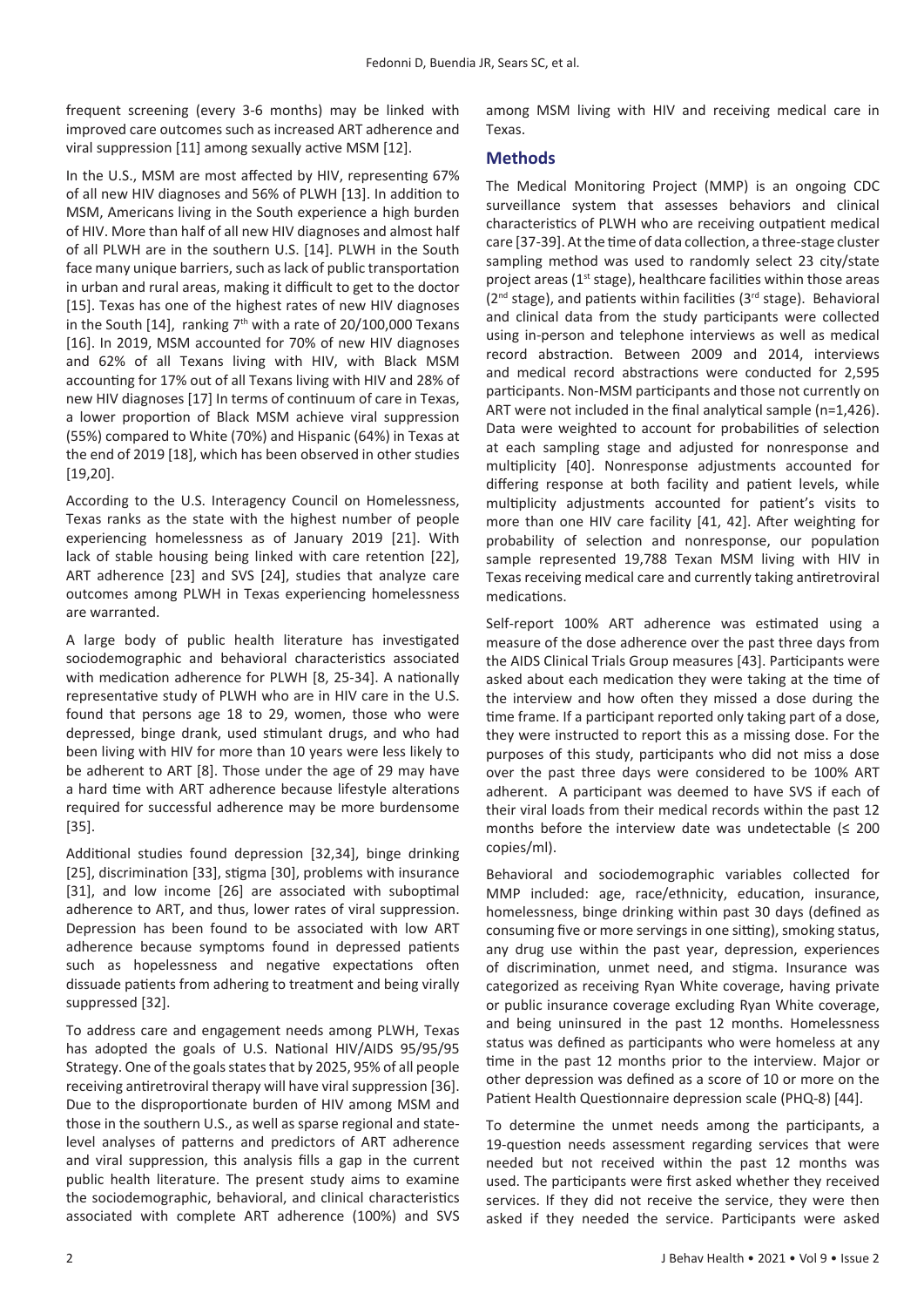about the services displayed in Supplemental Table 1. These questions were used to create four composite unmet need: housing/food/income, health/medical, HIV-related services, and barriers. If a participant responded to having an unmet need to any of the services for each category, they were assigned one point. Each of the four unmet need scores were dichotomized as none and ≥1. Next, a composite stigma score was created from the following six questions: (1) "Being HIV positive makes me feel dirty." (2) "I feel guilty that I am HIV positive." (3) "I am ashamed that I am HIV positive." (4) "I sometimes feel worthless because I am HIV positive." (5) "It is difficult to tell people about my HIV infection." (6) "I hide my HIV status from others." A participant was given a point for each of the above six statements if they responded with "somewhat agree" or "strongly agree." Each participant's score was summed to create a composite score, and tertiles were created to categorize the stigma score as either low (0-1), moderate (2-3), or high (4-6). Stigma-related questions were only available from 2011-2014 cycles. In addition, a measure of discrimination in health care settings was created. Participants who responded "yes" to any one of the following three questions were classified as having experienced discrimination in a health care setting: (1) "Exhibited hostility or a lack of respect toward you?" (2) "Given you less attention than other patients?" (3) "Refused you service?" Lastly, HIV-related clinical measures included duration of HIV diagnosis (years) and SVS.

# **Statistical analysis**

Weighted prevalence and 95% confidence intervals (CI) of ART adherence and SVS among MSM participants were calculated as an overall measure and by each of the following categories of sociodemographic and HIV-related characteristics: age (18- 34, 35-44, 45-54, or ≥55 years), race/ethnicity (non-Hispanic White, Black, Hispanic), education (<high school, high school or equivalent, or >high school), insurance (uninsured, on Ryan White, insurance but not on Ryan White), homelessness (ever vs. never homeless), binge drinking in past 30 days (yes vs. no), smoking status (never, former, current), any drug use in past year (yes vs. no), major or other depression (yes vs. no), ever experienced discrimination in a health care setting (yes vs. no), tertiles of a cumulative stigma score (low (0-1), moderate (2- 3), or high (4-6)) and the four composite unmet need scores (no unmet need (0), one or more unmet needs), time since HIV diagnosis (<5 years, 5-9 years, or ≥10 years), and sustained viral load (undetectable (≤200 copies/ml) vs. detectable (>200 copies/ml)).

The outcome measures, 100% ART adherence and SVS were both established as dichotomous variables (100% ART adherent/not 100% ART adherent and SVS/no SVS). The associations between the sociodemographic, behavioral, and clinical characteristics with 100% ART adherence and SVS were assessed using Rao-Scott chi-square tests with *p*<0.05 used as threshold for determining statistical significance. Factors from the univariate analysis that met the entry criteria (*p*<0.10) were entered in two different multivariable logistic regression models – one to determine their predictability of 100% ART adherence and the other SVS, to estimate adjusted prevalence ratios (aPR) and corresponding 95% CIs.100% ART adherence was also added in the multivariable model for SVS

to estimate its impact. All analyses were performed using SAS 9.4 (SAS Institute, Cary, North Carolina, USA) and SAScallable SUDAAN (RTI International, Research Triangle Park, NC, USA) and weighted to account for clustering, unequal selection probabilities, and non-response.

# **Results**

Table 1 displays the distribution of the sample population. The majority of MSM (54%) is older than 44 years of age. Almost 40% were White, 63% had an education greater than a high school diploma, and nearly half of the sample reported receiving ART through Ryan White. Only 5% of the sample had been homeless within the past 12 months, while 26% reported drug use within the past 12 months. Major/other depression represented 22%. Over 80% of MSM reported at least one or more of the following three kinds of unmet need: housing/ food/income, HIV services, and barriers. Supplemental table 1 illustrates what constitutes each of the unmet need categories. Half of the sample had at least one unmet need. About 63% of the sample reported a stigma score of moderate or high. The majority (53%) of our sample had been diagnosed with HIV for at least 10 years. Finally, 84% of our sample were 100% ART adherent and 65% achieved SVS.

Table 2 shows the selected characteristics of MSM receiving medical care in Texas by ART adherence status. About 84% of MSM in care reported that they were currently on ART and were 100% adherent in the past three days (*p*<0.001). A lower proportion of MSM <35 years old were 100% adherent (76%) compared to those ≥35 (83%, *p* <0.01). We observed significant disparities in adherence by race/ethnicity, with Black MSM having significantly lower adherence to ART (79%) compared to White (86%) and Hispanic MSM (85%) (*p*<0.01). Significant differences were noted among MSM who were ever homeless, binge drinkers (past 30 days), ever reported using drugs (past year), reported depression, those who had one or more of each of the four unmet need categories (housing/ food/income, health and medical, HIV-related services, and barriers), and those who had a sustained detectable viral load (>200 copies/ml) had a lower proportion who were not 100% adherent (*p* <0.001 for all) compared to their respective comparison groups.

Table 3 shows the aPRs and 95% CIs for 100% ART adherence after controlling for age, race/ethnicity, homelessness, binge drinking, depression, and unmet need for housing, food, or income assistance. Compared to White MSM, Black MSM were 8% (95% CI: 0.86-0.99) less likely to be 100% ART adherent. MSM who reported binge drinking in the past 30 days, had major/other depression, or had at least one unmet need for housing/food/income assistance need, 11%, 11%, and 9% less likely to be 100% ART adherent compared to non-binge drinkers, MSM who did not report depression, nor having any housing/food/income unmet need, respectively.

Table 4 illustrates the selected characteristic of MSM receiving medical care in Texas by viral suppression status. About twothirds of our participants (65%) achieved SVS and we observed significant differences by age, race/ethnicity, insurance, homeless, smoking, any drug use, housing/food/income unmet needs, HIV diagnosis duration and 100% ART adherence. We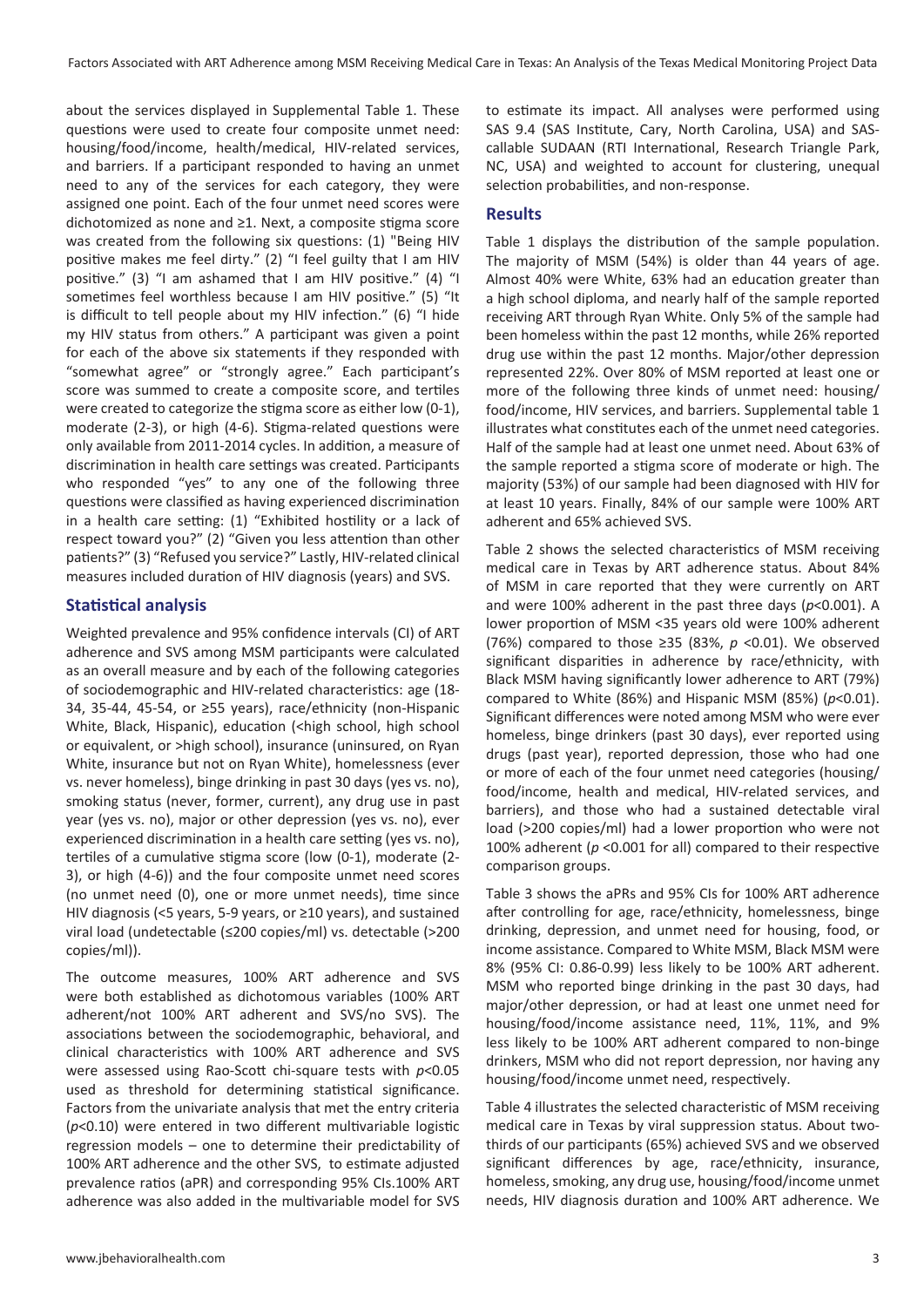| Table 1: Characteristics of MSM Receiving Medical Care – Texas Medical Monitoring Project, 2009-2014. |  |
|-------------------------------------------------------------------------------------------------------|--|
|-------------------------------------------------------------------------------------------------------|--|

| Characteristic                                                 | $\mathsf n$  | $\%$     | p-value       |
|----------------------------------------------------------------|--------------|----------|---------------|
| Age group (years)                                              |              |          |               |
| 18-34                                                          | 326          | 22       |               |
| 35-44                                                          | 399          | 25       |               |
| 45-54                                                          | 562          | 36       | $< 0.0001***$ |
| $\geq 55$                                                      | 277          | 18       |               |
| Race/ethnicity                                                 |              |          |               |
| White                                                          | 559          | 39       |               |
| <b>Black</b>                                                   | 488          | 29       | $0.01**$      |
| Hispanic                                                       | 517          | 32       |               |
| <b>Education</b>                                               |              |          |               |
| <high school<="" td=""><td>200</td><td>12</td><td></td></high> | 200          | 12       |               |
| High school/equivalent                                         | 400          | 25       | $< 0.0001***$ |
| >High School                                                   | 964          | 63       |               |
| Insurance                                                      |              |          |               |
| Uninsured                                                      | 92           | 6        |               |
| Not on Ryan White                                              | 724          | 46       |               |
| On Ryan White                                                  | 744          | 48       | $< 0.0001***$ |
| <b>Homeless Status</b>                                         |              |          |               |
|                                                                |              |          |               |
| Not homeless                                                   | 1,471<br>93  | 95       | $< 0.0001***$ |
| Homeless                                                       |              | 5        |               |
| <b>Binge Drinking (30 days)</b>                                |              |          |               |
| No                                                             | 1,228        | 78       | $< 0.0001***$ |
| Yes                                                            | 329          | 22       |               |
| <b>Smoking Status</b>                                          |              |          |               |
| Never                                                          | 734          | 46       |               |
| Former                                                         | 297          | 19       | $< 0.0001***$ |
| Current                                                        | 533          | 35       |               |
| Any Drugs Use (past 12 months)                                 |              |          |               |
| No                                                             | 1,187        | 74       | $< 0.0001***$ |
| Yes                                                            | 376          | 26       |               |
| Depression                                                     |              |          |               |
| None                                                           | 1,213        | 78       | $< 0.0001***$ |
| Major/other depression                                         | 344          | 22       |               |
| Discrimination                                                 |              |          |               |
| None                                                           | 891          | 77       | $< 0.0001***$ |
| Discrimination                                                 | 265          | 23       |               |
| Food/Housing/Income Unmet Need <sup>1</sup>                    |              |          |               |
| No (0)                                                         | 1261         | 81       | $< 0.0001***$ |
| One or more $(21)$                                             | 303          | 19       |               |
| Health/Medical Unmet Need <sup>2</sup>                         |              |          |               |
| No (0)                                                         | 1015         | 66       | $< 0.0001***$ |
| One or more $(21)$                                             | 549          | 34       |               |
| <b>HIV Services Unmet Need<sup>3</sup></b>                     |              |          |               |
| No(0)                                                          | 1321         | 84       |               |
| One or more (≥1)                                               | 243          | 16       | $< 0.0001***$ |
| <b>Barriers Unmet Need<sup>4</sup></b>                         |              |          |               |
| No(0)                                                          | 1389         | 89       |               |
| One or more (≥1)                                               | 175          | 11       | $< 0.0001***$ |
| <b>Stigma Score</b>                                            |              |          |               |
| Low $(0-1)$                                                    | 423          | 37       |               |
| Moderate (2-3)                                                 | 405          | 35       | $0.01**$      |
| High (4-6)                                                     | 327          | 28       |               |
| <b>HIV Diagnosis Duration</b>                                  |              |          |               |
| <5 years                                                       | 388          | 26       |               |
| 5-9 years                                                      | 334          | 21       | $< 0.0001***$ |
| 10+ years                                                      | 842          | 53       |               |
| 100% ART Adherence                                             |              |          |               |
| 100% Adherent                                                  | 1,191        | 84       |               |
| Not 100% Adherent                                              | 235          | 16       | $< 0.0001***$ |
|                                                                |              |          |               |
| Sustained viral load (copies/ml)                               |              |          |               |
| Undetectable (≤200)<br>Detectable (>200)                       | 1,016<br>548 | 65<br>35 | $< 0.0001***$ |
|                                                                |              |          |               |

*1 Includes social security/disability insurance, shelter, and meal services.*

*2 Includes dentist visits, mental health, nutrition, eye/vision, and home health services.*

*3 Includes ADAP, case management, prevention education, ART adherence, peer group services.*

*4 Includes domestic violence, transportation, childcare, interpreter, and law services.*

*Note: The total sample size (n) within characteristic may vary slightly because of missing values or responses, and corresponding percentages may not add up to exactly 100 due to rounding.*

*Significance Level: \*\*=p<0.01; \*\*\*\*=p<0.0001.*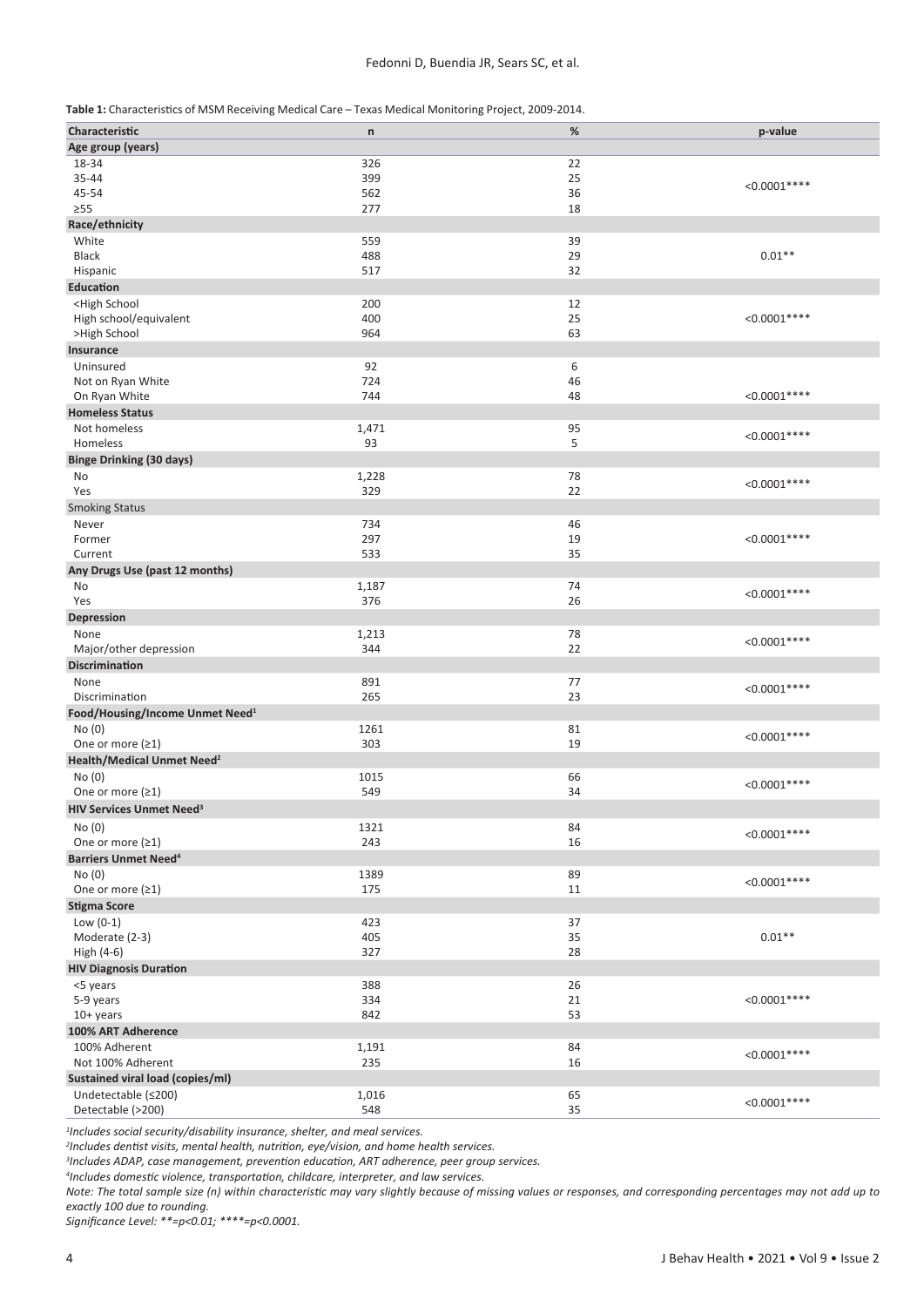Factors Associated with ART Adherence among MSM Receiving Medical Care in Texas: An Analysis of the Texas Medical Monitoring Project Data

**Table 2:** Selected Characteristics of MSM Receiving Medical Care in Texas by ART Adherence Status.

|                                                                                               |                   | <b>ART Adherence Status</b> | <b>Test Statistics</b> |       |                |                    |
|-----------------------------------------------------------------------------------------------|-------------------|-----------------------------|------------------------|-------|----------------|--------------------|
| Characteristic                                                                                | Not 100% Adherent |                             |                        |       | 100% Adherent  |                    |
|                                                                                               | n                 | $%^+$                       | $\mathsf{n}$           | $%^+$ | $\chi^2$ Value | p-Value            |
| <b>Total MSM</b>                                                                              | 235               | 16                          | 1,191                  | 84    | 561.8          | $< 0.001***$       |
| Age group (years)                                                                             |                   |                             |                        |       |                |                    |
| 18-34                                                                                         | 68                | 24                          | 218                    | 76    |                |                    |
| 35-44                                                                                         | 60                | 17                          | 291                    | 83    |                |                    |
| 45-54                                                                                         | 77                | 15                          | 449                    | 85    |                |                    |
| $\geq 55$                                                                                     | 30                | 11                          | 233                    | 89    | 12.6           | $< 0.01**$         |
| Race/ethnicity                                                                                |                   |                             |                        |       |                |                    |
| White                                                                                         | 71                | 14                          | 440                    | 86    |                |                    |
| <b>Black</b>                                                                                  | 92                | 21                          | 346                    | 79    |                |                    |
| Hispanic                                                                                      | 72                | 15                          | 405                    | 85    | 10.4           | $< 0.01**$         |
| Education                                                                                     |                   |                             |                        |       |                |                    |
| <high school<="" td=""><td>38</td><td>21</td><td>141</td><td>79</td><td></td><td></td></high> | 38                | 21                          | 141                    | 79    |                |                    |
| High school/equivalent                                                                        | 71                | 20                          | 287                    | 80    |                |                    |
| >High School                                                                                  | 126               | 14                          | 763                    | 86    | 6.0            | $0.05*$            |
|                                                                                               |                   |                             |                        |       |                |                    |
| Insurance                                                                                     | $\overline{7}$    |                             |                        |       |                |                    |
| Uninsured                                                                                     |                   | 15                          | 39                     | 85    |                |                    |
| Not on Ryan White                                                                             | 104               | 16                          | 554                    | 84    |                |                    |
| On Ryan White                                                                                 | 124               | 17                          | 594                    | 83    | 2.3            | 0.31 <sup>ns</sup> |
| <b>Homeless Status</b>                                                                        |                   |                             |                        |       |                |                    |
| Not homeless                                                                                  | 209               | 16                          | 1138                   | 84    |                |                    |
| Homeless                                                                                      | 26                | 33                          | 53                     | 67    | 18.2           | $< 0.001***$       |
| <b>Binge Drinking (30 days)</b>                                                               |                   |                             |                        |       |                |                    |
| No                                                                                            | 154               | 14                          | 968                    | 86    |                |                    |
| Yes                                                                                           | 80                | 27                          | 217                    | 73    | 23.4           | $< 0.001***$       |
| <b>Smoking Status</b>                                                                         |                   |                             |                        |       |                |                    |
| Never                                                                                         | 94                | 14                          | 577                    | 86    |                |                    |
| Former                                                                                        | 45                | 16                          | 235                    | 84    |                |                    |
| Current                                                                                       | 96                | 20                          | 379                    | 80    | 6.7            | $0.03*$            |
| Any Drugs Use (past 12 months)                                                                |                   |                             |                        |       |                |                    |
| No                                                                                            | 144               | 13                          | 948                    | 87    |                |                    |
| Yes                                                                                           | 91                | 27                          | 243                    | 73    | 29.3           | $< 0.001***$       |
| <b>Depression</b>                                                                             |                   |                             |                        |       |                |                    |
| None                                                                                          | 148               | 13                          | 971                    | 87    |                |                    |
| Major/other depression                                                                        | 85                | 28                          | 216                    | 72    | 34.9           | $< 0.001***$       |
| <b>Discrimination</b>                                                                         |                   |                             |                        |       |                |                    |
| None                                                                                          | 136               | 17                          | 686                    | 83    |                |                    |
| Discrimination                                                                                | 44                | 18                          | 202                    | 82    | < 0.01         | 0.98 <sup>ns</sup> |
| Housing/food/income unmet need <sup>1</sup>                                                   |                   |                             |                        |       |                |                    |
|                                                                                               |                   |                             |                        |       |                |                    |
| None                                                                                          | 1002              | 86                          | 163                    | 14    | 18.8           | $< 0.001***$       |
| One or more                                                                                   | 189               | 72                          | 72                     | 28    |                |                    |
| Health and medical unmet need <sup>2</sup>                                                    |                   |                             |                        |       |                |                    |
| None                                                                                          | 798               | 86                          | 126                    | 14    |                |                    |
| One or more                                                                                   | 393               | 78                          | 109                    | 22    | 13.7           | $< 0.001***$       |
| HIV-related services unmet need <sup>3</sup>                                                  |                   |                             |                        |       |                |                    |
| None                                                                                          | 1031              | 85                          | 176                    | 15    |                |                    |
| One or more                                                                                   | 160               | 73                          | 59                     | 27    | 18.3           | $< 0.001***$       |
| Barriers to unmet need <sup>4</sup>                                                           |                   |                             |                        |       |                |                    |
| None                                                                                          | 1083              | 85                          | 188                    | 15    |                |                    |
| One or more                                                                                   | 108               | 70                          | 47                     | 30    | 22.4           | $< 0.001***$       |
| Stigma Score                                                                                  |                   |                             |                        |       |                |                    |
| Low $(0-1)$                                                                                   | 50                | 13                          | 345                    | 87    |                |                    |
| Moderate (2-3)                                                                                | 68                | 18                          | 305                    | 82    |                |                    |
| High (4-6)                                                                                    | 62                | 21                          | 238                    | 79    | $5.6\,$        | 0.06 <sup>ns</sup> |
| <b>HIV Diagnosis Duration</b>                                                                 |                   |                             |                        |       |                |                    |
| <5 years                                                                                      | 60                | 18                          | 279                    | 82    |                |                    |
| 5-9 years                                                                                     | 48                | 16                          | 256                    | 84    |                |                    |
| $10+$ years                                                                                   | 127               | 16                          | 656                    | 84    | $1.1\,$        | 0.56 <sup>ns</sup> |
| Sustained viral load (copies/ml)                                                              |                   |                             |                        |       |                |                    |
| Undetectable (≤200)                                                                           | 129               | 13                          | 864                    | 87    |                |                    |
|                                                                                               | 106               | 24                          |                        |       |                | $< 0.001***$       |
| Detectable (>200)                                                                             |                   |                             | 327                    | 76    | 27.4           |                    |

*<sup>ǂ</sup>Denotes row %*

*Note: The total sample size (n) within characteristic may vary slightly because of missing values or responses, and corresponding percentages may not add up to exactly 100 due to rounding.*

*Includes social security/disability insurance, shelter, and meal services.*

*Includes dentist visits, mental health, nutrition, eye/vision, and home health services.*

*Includes ADAP, case management, prevention education, ART adherence, peer group services.*

*Includes domestic violence, transportation, childcare, interpreter, and law services.*

*Significance Level: \*=p<0.05; \*\*=p<0.01; \*\*\*=p<0.001; \*\*\*\*=p<0.0001; ns= Not significant (p>0.05).*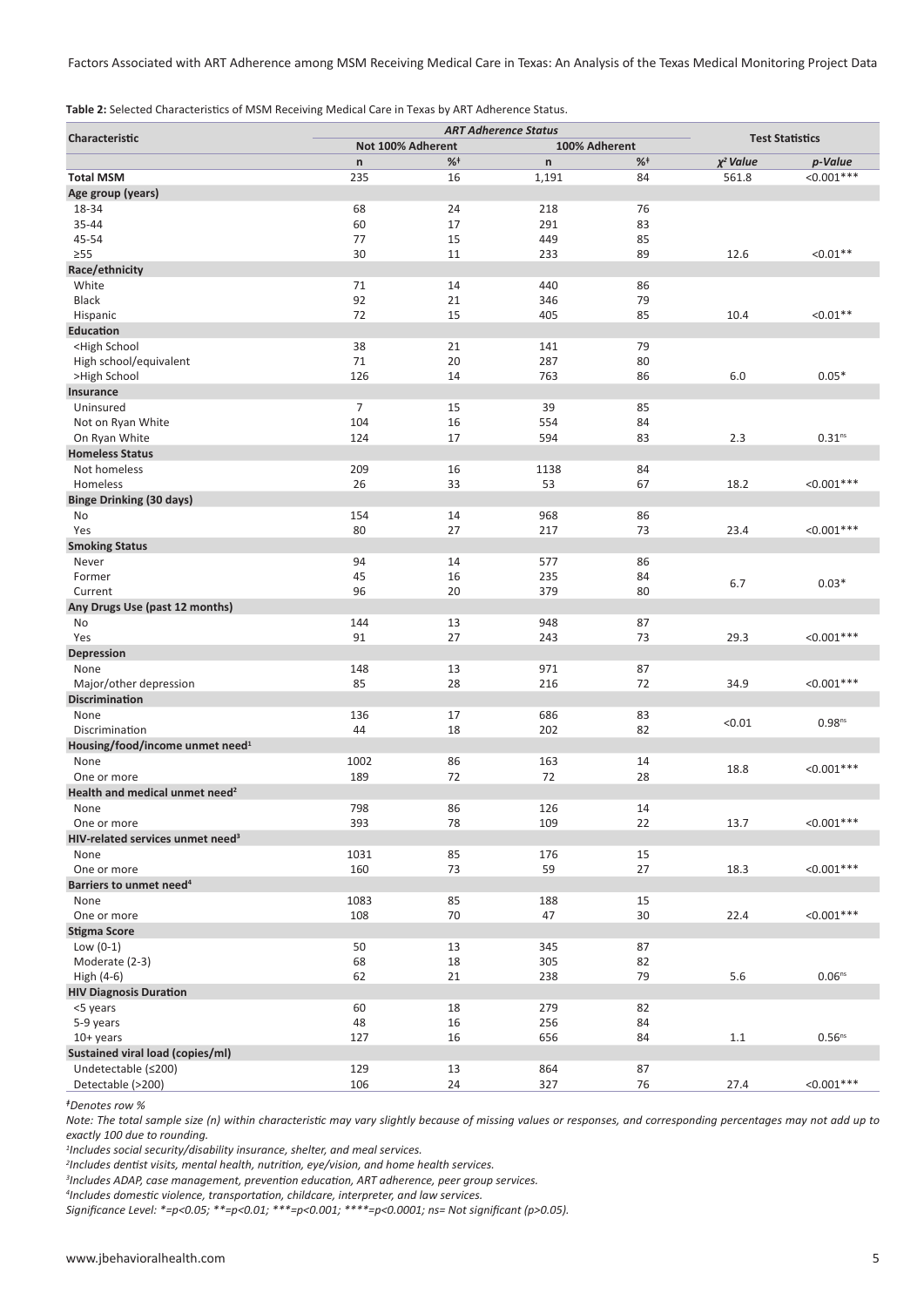**Table 3:** Prevalence of 100% ART Adherence Among MSM Receiving Medical Care in Texas.

| Characteristic                  | APR  | 95% CI             |
|---------------------------------|------|--------------------|
| Age group (Years)               |      |                    |
| 18-34                           | 0.92 | $0.84 - 1.00^{ns}$ |
| 35-44                           | 0.97 | $0.90 - 1.05^{ns}$ |
| 45-54                           | 0.98 | $0.92 - 1.05^{ns}$ |
| $\geq$ 55 (ref)                 | 1.00 |                    |
| Race/ethnicity                  |      |                    |
| White (ref)                     | 1.00 |                    |
| Black                           | 0.92 | $0.86 - 0.99*$     |
| Hispanic                        | 1.01 | $0.95 - 1.07^{ns}$ |
| <b>Homelessness</b>             |      |                    |
| Not homeless (ref)              | 1.00 |                    |
| Homeless                        | 0.89 | $0.79 - 1.00^{ns}$ |
| <b>Binge Drinking (30 Days)</b> |      |                    |
| No (ref)                        | 1.00 |                    |
| Yes                             | 0.89 | $0.79 - 0.93*$     |
| <b>Depression</b>               |      |                    |
| None (ref)                      | 1.00 |                    |
| Major/other depression          | 0.89 | $0.81 - 0.99*$     |
| Housing/food/income unmet need  |      |                    |
| Yes $(21)$                      | 0.91 | $0.84 - 0.99*$     |
| None (ref)                      | 1.00 |                    |

*aPR: Adjusted Prevalence Ratio, 95%CI: 95% Confidence Interval, Ref: Referent. Significance Level: \* Significance based on 95% confidence interval; ns=Not Significant (p>0.05).* 

observed an increase of SVS by increase in age (p<0.001): only about half of MSM <35 years of age achieved SVS compared to 79% among MSM ≥55 years old. Black MSM had significantly lower prevalence of SVS (54%) compared to White (68%) and Hispanic MSM (70%). Two-thirds of MSM who reported no housing/food/income unmet needs achieved SVS while, of the MSM who reported at least one unmet need for housing/food/ income only 53% of them achieved SVS. Finally, 73% of MSM who were 100% ART adherent achieved SVS, whereas only 55% of MSM who were not 100% ART adherent had SVS (Table 4).

The aPRs and corresponding 95% CIs of SVS among MSM receiving medical care in Texas are shown in Table 5. After adjusting for age, race/ethnicity, unmet need for housing, food, or income assistance, Black MSM were 13% (95% CI: 0.79-0.97) less likely to achieve SVS compared to white MSM. As age decreases, the prevalence of SVS also decreased: 18- 34, 35-44, and 45-54-year-old MSM were 34%, 23%, and 15% less likely to achieve SVS compared to MSM age ≥55 years. After adding 100% ART adherence to the multivariable model, the aforementioned aPRs were attenuated but statistical significance was retained. Compared to white MSM, Black MSM were 14% less likely to achieve SVS. Additionally, those who had at least one unmet need for housing/food/income assistance were 13% less likely to have SVS. Finally, those who reported 100% ART adherence were 24% more likely to have SVS compared to those who were not 100% ART adherent.

#### **Discussion**

We found that 76% of MSM living with HIV in care in Texas were 100% adherent on ART and 65% achieved SVS. Similar findings on ART Adherence were observed in a recent nationally representative study using 2009 MMP data that found 86% of PLWH in care were 100% ART adherent [8]. Consistent with previous studies, adherence was independently associated with race, education, homeless status, binge drinking, smoking, drug use, depression, and stigma [7, 26, 32, 34, 45, 46]. While our findings support others that depression and binge drinking are independently linked with ART adherence among PLWH [8, 25, 32, 34] and MSM living with HIV in Texas, our finding that having more than one unmet need, especially those relating to assistance in housing/food/income, are associated with lower adherence as well as SVS, which may be unique to this population. Findings from this study present potential areas for intervention among MSM in care.

For both adherence and SVS, we observed that having housing/ food/income unmet needs were negatively associated with achieving 100% ART adherence and SVS. People who are low income and who do not have insurance are less likely to be adherent to their ART medication [26, 31]. Rudy et al. found that in youth living with HIV, lack of income and insurance served as structural barriers to ART adherence [31]. Low income PLWH may have trouble paying for ART and become non-adherent when medication runs out. Homeless MSM in the Miami-Dade County Ryan White Program were less likely to achieve SVS compared to MSM who were not homeless[24]. Additionally, Ryan White Part-A Care Coordination Program participants who were homeless at the start of a prospective analysis but who obtained stable housing at the end of followup achieved higher rates of viral suppression compared with those who remained homeless [47]. Our study adds more evidence that unmet housing needs are crucial to ensuring ART adherence and SVS among PLWH.

One of our key findings was adherence is one of the strongest predictors of SVS among MSM living with HIV. This has been observed in several studies [48-51] and identified as a key measure in the US Ending the Epidemic HIV Plan [52]. We observed that age was the biggest predictor of SVS but when ART adherence was added in the multivariable model, the effects of age on SVS were attenuated, suggesting that ART adherence explains some of the associations of age with SVS. Other studies have observed a similar trend on the relationship of age and SVS – younger PLWH were less likely to achieve SVS compared to older PLWH [53, 54]. This could be partly explained with young PLWH having lower rates of ART adherence compared to older PLWH [55]. Additionally, we observed Black MSM had significantly lower likelihoods of achieving SVS compared to White MSM, even after adjusting for ART adherence. Taken together, our results add to an existing body of literature that young MSM, especially young Black MSM, are vulnerable to lower ART adherence [56], and thus, having a detectable viral load.

Our findings support Beer and Skarbinski's conclusion that addressing psychosocial comorbidities such as depression and binge drinking will likely improve adherence [8]. They argue that providing PLWH-appropriate referrals to mental health and substance abuse treatment improve not only adherence to ART but also overall health. Tailoring programs addressing psychosocial comorbidities to meet the needs of MSM living with HIV could help achieve rates of adherence and viral suppression necessary to meet the goals of the Texas Community Plan for Ending the Epidemic [57]. These findings also suggest the importance of ensuring all the needs, such as professional help with HIV medications, mental health services,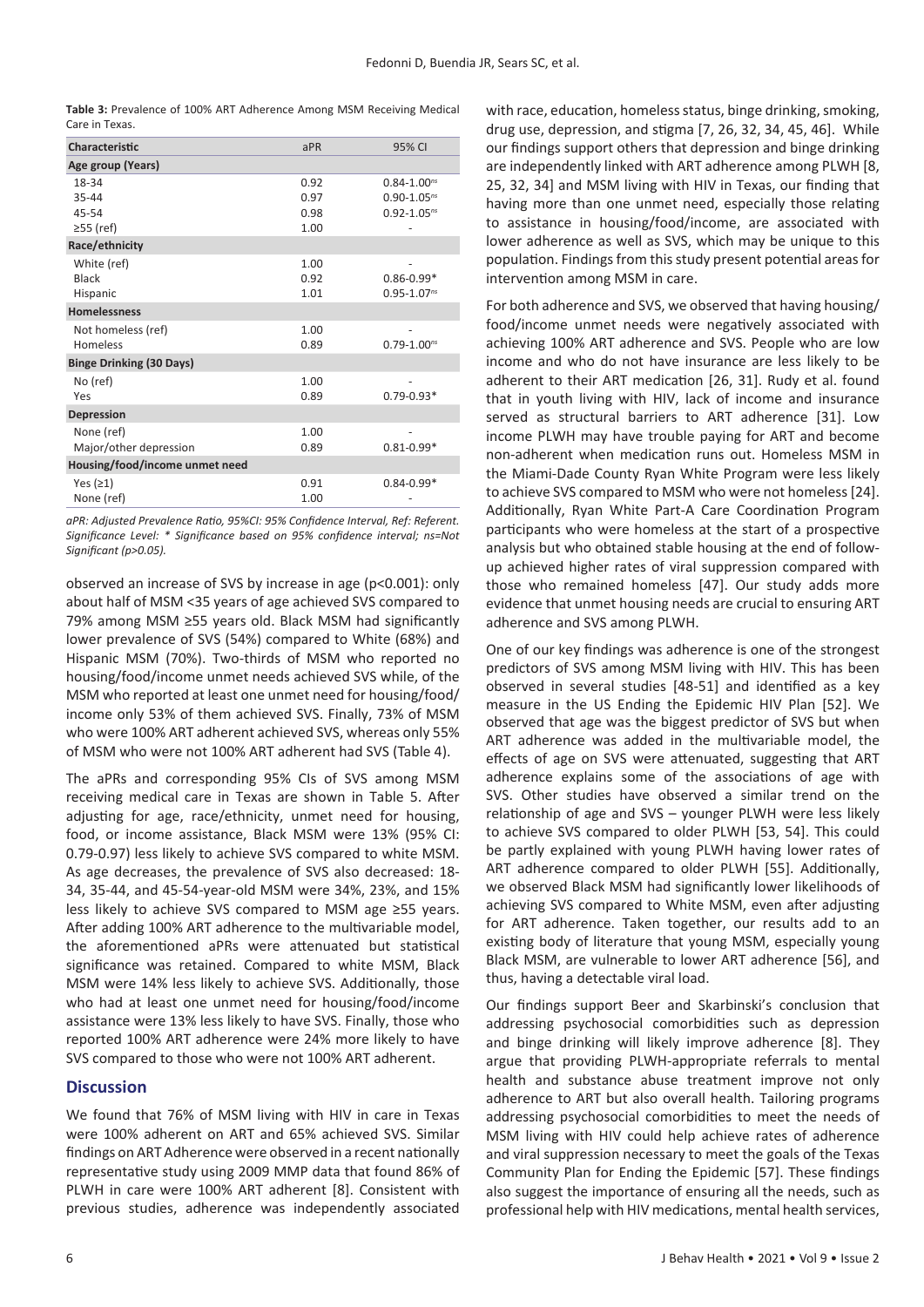Factors Associated with ART Adherence among MSM Receiving Medical Care in Texas: An Analysis of the Texas Medical Monitoring Project Data

| Characteristic                                                                                |     |                      | <b>Viral Suppression Status</b> |    |                | <b>Test Statistics</b> |
|-----------------------------------------------------------------------------------------------|-----|----------------------|---------------------------------|----|----------------|------------------------|
|                                                                                               |     | <b>Not Sustained</b> | <b>Sustained</b>                |    |                |                        |
|                                                                                               | n   | $\%^{\dagger}$       | n                               | %  | $\chi^2$ Value | p-Value                |
| <b>Total MSM</b>                                                                              | 546 | 35                   | 1,016                           | 65 | 97.4           | $< 0.001***$           |
| Age group (years)                                                                             |     |                      |                                 |    |                |                        |
| 18-34                                                                                         | 160 | 49                   | 166                             | 51 |                |                        |
| 35-44                                                                                         | 156 | 39                   | 243                             | 61 |                |                        |
| 45-54                                                                                         | 175 | 32                   | 387                             | 68 |                |                        |
| $\geq 55$                                                                                     | 57  | 21                   | 220                             | 79 | 48.5           | $< 0.001***$           |
| Race/ethnicity                                                                                |     |                      |                                 |    |                |                        |
| White                                                                                         | 182 | 32                   | 377                             | 68 |                |                        |
| <b>Black</b>                                                                                  | 215 | 46                   | 273                             | 54 |                |                        |
| Hispanic                                                                                      | 151 | 30                   | 366                             | 70 | 25.6           | $< 0.001***$           |
| Education                                                                                     |     |                      |                                 |    |                |                        |
| <high school<="" td=""><td>68</td><td>35</td><td>132</td><td>65</td><td></td><td></td></high> | 68  | 35                   | 132                             | 65 |                |                        |
| High school/equivalent                                                                        | 159 | 40                   | 241                             | 60 |                |                        |
| >High School                                                                                  | 321 | 34                   | 643                             | 66 | 4.4            | $0.11^{\rm ns}$        |
| Insurance                                                                                     |     |                      |                                 |    |                |                        |
| Uninsured                                                                                     | 59  | 64                   | 33                              | 36 |                |                        |
| Not on Ryan White                                                                             | 248 | 34                   | 476                             | 66 |                |                        |
| On Ryan White                                                                                 | 241 | 32                   | 503                             | 68 | 24.4           | $< 0.001***$           |
| <b>Homeless Status</b>                                                                        |     |                      |                                 |    |                |                        |
| Not homeless                                                                                  | 494 | 34                   | 977                             | 66 |                |                        |
| Homeless                                                                                      | 54  | 61                   | 39                              | 39 | 25.2           | $< 0.001***$           |
| <b>Binge Drinking (30 days)</b>                                                               |     |                      |                                 |    |                |                        |
| No                                                                                            | 421 | 34                   | 807                             | 66 |                |                        |
| Yes                                                                                           | 127 | 39                   | 202                             | 61 | 2.0            | $0.15^{ns}$            |
| <b>Smoking Status</b>                                                                         |     |                      |                                 |    |                |                        |
| Never                                                                                         | 250 | 34                   | 484                             | 66 |                |                        |
| Former                                                                                        | 86  | 29                   | 211                             | 71 |                |                        |
| Current                                                                                       | 212 | 40                   | 321                             | 60 | 10.4           | $< 0.01**$             |
| Any Drugs Use (past 12 months)                                                                |     |                      |                                 |    |                |                        |
| No                                                                                            | 382 | 32                   | 805                             | 68 |                |                        |
| Yes                                                                                           | 165 | 44                   | 211                             | 56 | 14.7           | $< 0.001***$           |
| Depression                                                                                    |     |                      |                                 |    |                |                        |
| None                                                                                          | 397 | 33                   | 816                             | 67 |                |                        |
| Major/other depression                                                                        | 146 | 42                   | 198                             | 58 | 9.3            | $< 0.01**$             |
| <b>Discrimination</b>                                                                         |     |                      |                                 |    |                |                        |
| None                                                                                          | 286 | 32                   | 605                             | 68 |                |                        |
| Discrimination                                                                                | 81  | 31                   | 184                             | 69 | < 0.01         | 0.98 <sup>ns</sup>     |
| Housing/food/income unmet need <sup>1</sup>                                                   |     |                      |                                 |    |                |                        |
| None                                                                                          | 409 | 33                   | 852                             | 67 |                |                        |
| One or more                                                                                   | 139 | 47                   | 164                             | 53 | 18.0           | $< 0.001***$           |
| Health and medical unmet need <sup>2</sup>                                                    |     |                      |                                 |    |                |                        |
| None                                                                                          | 340 | 33                   | 675                             | 67 |                |                        |
| One or more                                                                                   | 208 | 38                   | 341                             | 62 | 3.1            | 0.08 <sup>ns</sup>     |
| HIV-related services unmet need <sup>3</sup>                                                  |     |                      |                                 |    |                |                        |
| None                                                                                          | 453 | 34                   | 868                             | 66 |                |                        |
| One or more                                                                                   | 95  | 39                   | 148                             | 61 | 1.2            | 0.28 <sup>ns</sup>     |
| Barriers unmet need <sup>4</sup>                                                              |     |                      |                                 |    |                |                        |
| None                                                                                          | 473 | 34                   | 916                             | 66 |                |                        |
| One or more                                                                                   | 75  | 43                   | 100                             | 57 | 6.8            | $< 0.01**$             |
| <b>Stigma Score</b>                                                                           |     |                      |                                 |    |                |                        |
| Low $(0-1)$                                                                                   | 143 | 34                   | 280                             | 66 |                |                        |
| Moderate (2-3)                                                                                | 124 | 31                   | 281                             | 69 |                |                        |
| High (4-6)                                                                                    | 99  | 30                   | 228                             | 70 | $1.7\,$        | 0.43 <sup>ns</sup>     |
| <b>HIV Diagnosis Duration</b>                                                                 |     |                      |                                 |    |                |                        |
| <5 years                                                                                      | 174 | 45                   | 214                             | 55 |                |                        |
| 5-9 years                                                                                     | 112 | 34                   | 222                             | 66 |                |                        |
| 10+ years                                                                                     | 262 | 31                   | 580                             | 69 | 22.3           | $< 0.001***$           |
| <b>ART Adherence</b>                                                                          |     |                      |                                 |    |                |                        |
| 100% adherent                                                                                 | 327 | 27                   | 864                             | 73 |                |                        |
| Not 100% adherent                                                                             | 106 | 45                   | 129                             | 55 | 27.4           | $< 0.001***$           |
|                                                                                               |     |                      |                                 |    |                |                        |

*<sup>ǂ</sup>Denotes row %*

*Note: The total sample size (n) within characteristic may vary slightly because of missing values or responses, and corresponding percentages may not add up to exactly 100 due to rounding.*

*Includes social security/disability insurance, shelter, and meal services.*

*Includes dentist visits, mental health, nutrition, eye/vision, and home health services.*

*Includes ADAP, case management, prevention education, ART adherence, peer group services.*

*Includes domestic violence, transportation, childcare, interpreter, and law services.*

*Significance level: \*=p<0.05; \*\*=p<0.01; \*\*\*=p<0.001; ns= Not significant (p>0.05).*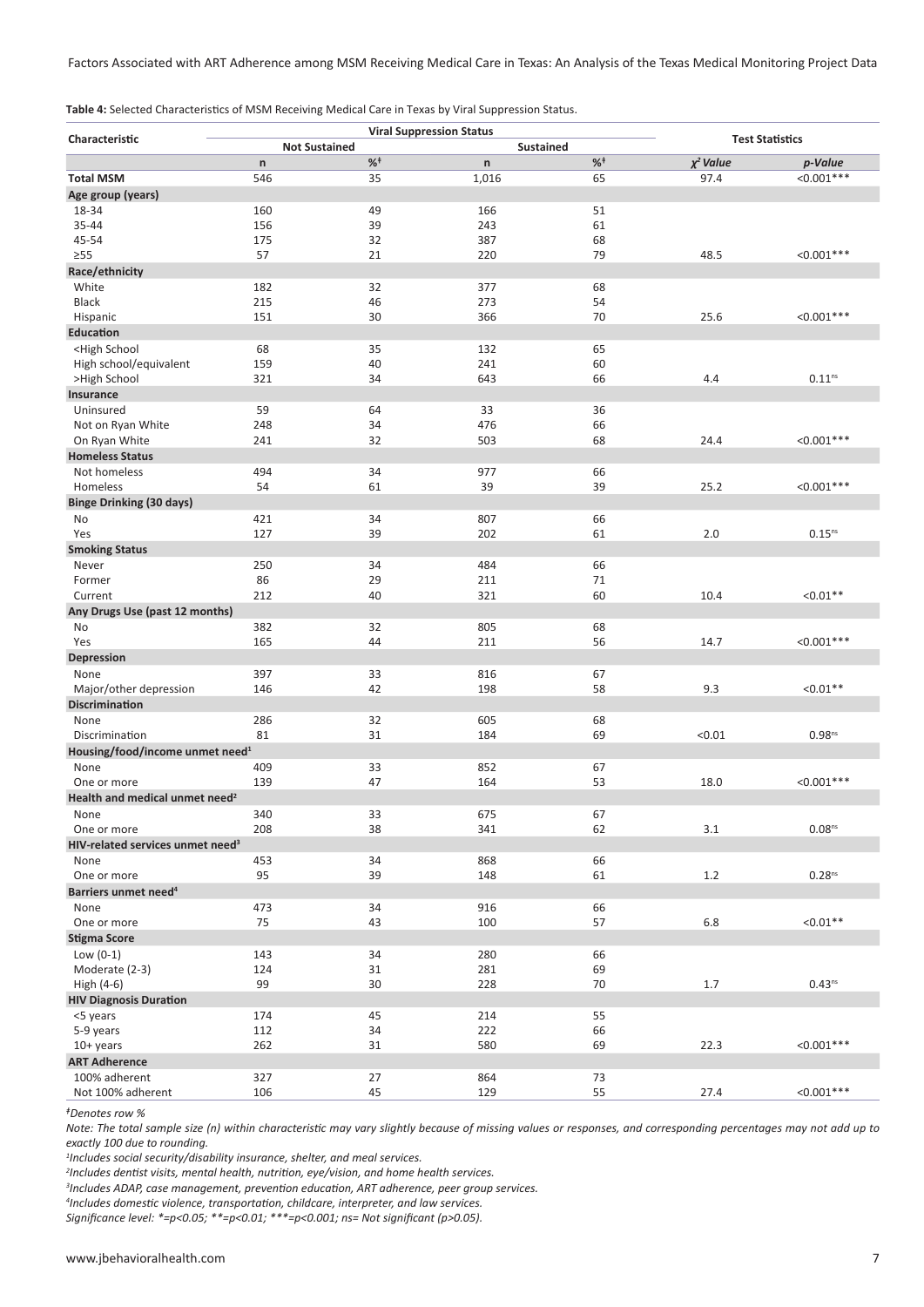**Table 5:** Prevalence of Sustained Viral Load Among MSM Receiving Medical Care in Texas.

| Characteristic                 | aPR (95% CI) <sup>1</sup>       | aPR (95% CI) <sup>2</sup>        |
|--------------------------------|---------------------------------|----------------------------------|
| Age group (Years)              |                                 |                                  |
| 18-34                          | $0.66$ (0.58-0.76) <sup>*</sup> | $0.76(0.67-0.86)$ *              |
| 35-44                          | $0.77(0.69-0.86)$ <sup>*</sup>  | $0.84(0.76-0.93)*$               |
| 45-54                          | $0.85(0.78-0.94)$ *             | $0.88(0.81 - 0.96)$ *            |
| $\geq$ 55 (ref)                | 1.00                            | 1.00                             |
| Race/ethnicity                 |                                 |                                  |
| White (ref)                    | 1.00                            | 1.00                             |
| Black                          | $0.87(0.79-0.97)^*$             | $0.86(0.78-0.96)$ *              |
| Hispanic                       | $1.11(1.01-1.21)^{ns}$          | $1.06$ (0.97-1.17) <sup>ns</sup> |
| Housing/food/income unmet need |                                 |                                  |
| None (ref)                     | 1.00                            | 1.00                             |
| Yes $(21)$                     | $0.81(0.72 - 0.92)*$            | $0.87(0.78-0.98)*$               |
| 100% ART Adherence             |                                 |                                  |
| No (ref)                       | ٠                               | 1.00                             |
| Yes                            |                                 | 1.24 (1.09-1.40)*                |

*1 Multivariable model adjusting for age, race, housing/food/income unmet need 2 Multivariable model adjusting for age, race, housing/food/income unmet need, and ART adherence*

*aPR: Adjusted Prevalence Ratio, 95%CI: 95% Confidence Interval, Ref: Referent. Significance Level: \* Significance based on 95% confidence interval; ns=Not Significant (p>0.05).*

drug/alcohol counseling, and shelter or housing services, are met for MSM living with HIV. Our results show patients with unmet needs are less likely to be adherent and achieve SVS, which warrants limiting the burden of compounding unmet needs among MSM living with HIV. Finally, binge drinking (≥5 drinks in one sitting), does not properly address chronic binge drinking as participants are characterized as binge drinker if this behavior occurs once in the 30 days prior to interview.

While recent literature finds insurance type, discrimination, stigma, and HIV diagnosis duration are independently associated with adherence [8, 30, 31, 33], this differed from our findings. For PLWH, insurance type could be a barrier to accessing medication; however, our sample does not address accesstomedication as all participants are currently taking ART. Furthermore, while trouble filling prescriptions due to difficulty with insurance has been found to be a barrier to adherence [27], it is unlikely a three-day assessment of dose adherence would properly address such association. Our self-reported insurance measure also does not consider that patients who are receiving medication might not know how their HIV medication is being paid for and may over report being uninsured. A 2014 study found that discrimination and stigma were key barriers to engagement in care [58]. It is possible that many PLWH who experience higher levels of stigma and discrimination are less likely to be engaged in care, and thus may have not have been included in our sample.

Our study had several strengths including the in-depth medical record abstraction and interview data which allowed us to examine a variety of sociodemographic as well as clinical characteristics associated with ART Adherence. With its three-stage sampling design, MMP is a representative sample of PLWH in care, which allows us to draw population-level conclusions among MSM living with HIV in Texas. We had full records of viral loads for all our participants which allowed us to accurately estimate the SVS. Some key limitations of our analysis include: the limited time frame of our ART adherence outcome (three days). This limits the interpretability of our associations to longer-term ART adherence. Additionally, the ART adherence outcome is self-reported and as such is subject to social desirability and recall bias. Although we've accounted for a whole host of potential risk factors for ART adherence, residual confounding is always a possibility with an observational study. The cross-sectional nature of our analysis also restricts our ability to draw causality between the risk factors considered and both SVS and ART adherence outcomes.

# **Conclusion**

With HIV disproportionately affecting MSM and PLWH in Texas, our study fills gaps in knowledge on sociodemographic factors that affect ART adherence and SVS. We found that age, race/ ethnicity, homelessness, and unmet needs for housing/food/ income are major predictors of 100% ART adherence and SVS. Furthermore, 100% ART adherence is a significant predictor of SVS among MSM living with HIV in care in Texas. Our findings support the importance of addressing housing-related unmet needs to improve adherence and attaining SVS for MSM living with HIV in care. Addressing these sociodemographic, behavioral, and HIV-related characteristicsis critical to meeting goals set to end the epidemic in Texas.

## **Acknowledgments**

The authors would like to thank the HIV care facilities in Texas and sampled persons who participated in the MMP during the 2009–2014 data collection cycles. We would also like to acknowledge the MMP staff for the data collection and members of the Community and Provider Advisory Boards, and the management of the Texas Department of State Health Services and Houston Health Department, and members of the Clinical Outcomes Team in CDC's Behavioral and Clinical Surveillance Branch of the Division of HIV/AIDS Prevention, National Center for HIV/AIDS, Viral Hepatitis, STD, and TB Prevention for their respective support and contributions.

#### **Disclaimer**

The findings and conclusions of this article are solely the responsibility of the authors and do not necessarily represent the official position of the U.S. Centers for Disease Control and Prevention or Texas Department of State Health Services or Houston Health Department.

# **Authors' Contributions**

All authors made substantial contributions to the conception and design, data analysis and interpretation, preparation, critical review and revision of the manuscript; granted the permission to submit the article to the Journal of Behavioral Health, and agreed to be accountable for all aspects of the work.

# **Competing Interests**

The authors declared no potential conflicts of interest with respect to the research, authorship, and/or publication of this article.

#### **Funding**

The Medical Monitoring Project data collection activities in Texas for the 2009-2014 cycles was supported by the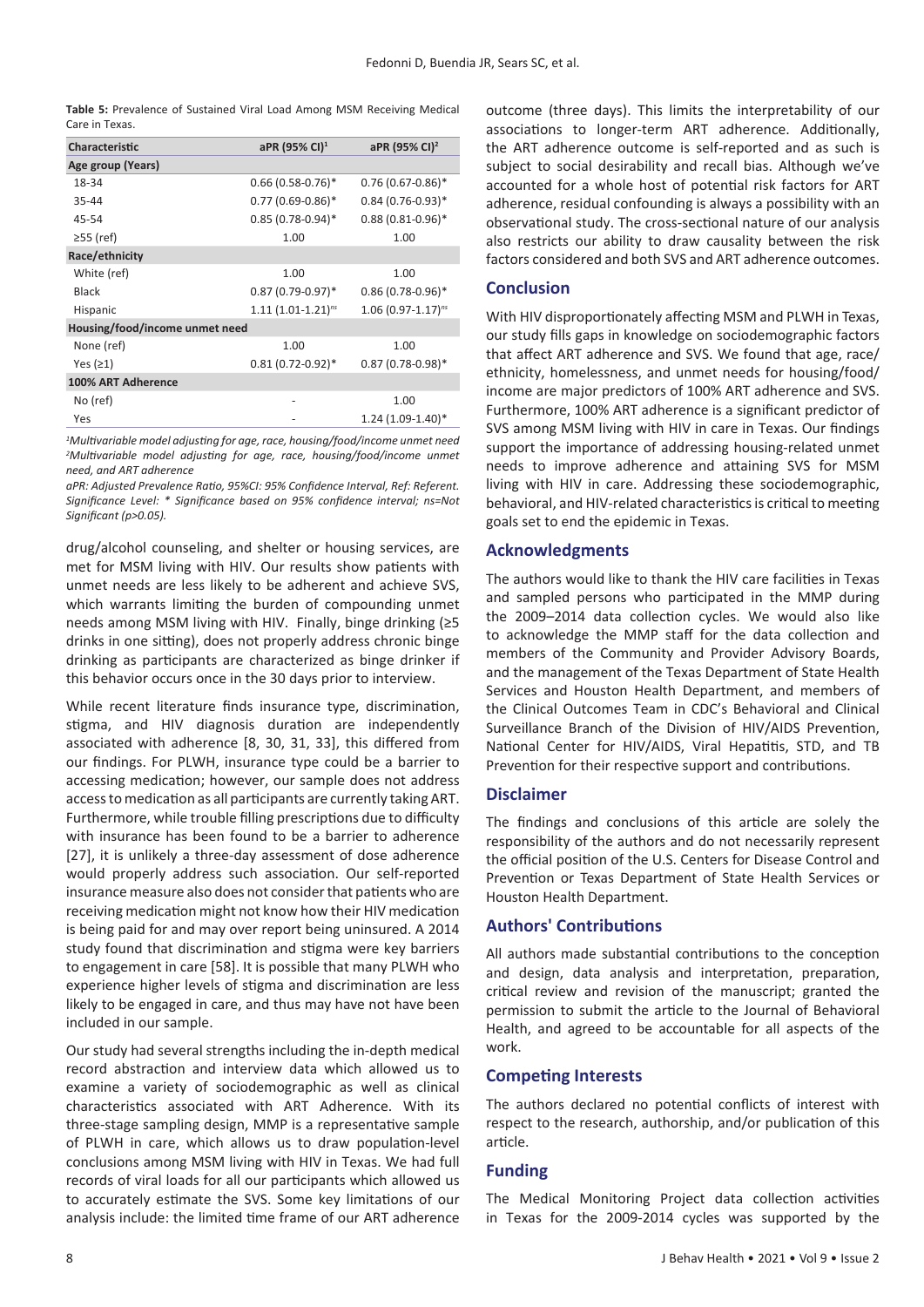Centers for Disease Control and Prevention (CDC) under the Cooperative agreement number PS09-937.

#### **References**

- 1. Palmisano L, Vella S. A brief history of antiretroviral therapy of HIV infection: success and challenges. Ann Ist Super Sanita. 2011; 47(1): 44-48.
- 2. Centers for Disease Control and Prevention (2018). HIV Treatment Can Prevent Sexual Transmission. Available from: https://www.cdc.gov/hiv/ risk/art/index.html. [Last accessed on 2020 Oct 10].
- 3. Cohen MS, Gay CL. Treatment to prevent transmission of HIV-1. Clin Infect Dis. 2010; 50(3): S85-95.
- 4. Iacob SA, Iacob DG, Jugulete G. Improving the Adherence to Antiretroviral Therapy, a Difficult but Essential Task for a Successful HIV Treatment-Clinical Points of View and Practical Considerations. Front Pharmacol. 2017; 8: 831.
- 5. Eisinger RW, Dieffenbach CW, Fauci AS. HIV viral load and transmissibility of HIV infection: undetectable equals untransmittable. JAMA. 2019; 321(5): 451-452.
- 6. May MT, Gompels M, Delpech V, Porter K, Orkin C, et al. Impact on life expectancy of HIV-1 positive individuals of CD4+ cell count and viral load response to antiretroviral therapy. AIDS. 2014; 28(8): 1193-1202.
- 7. Grierson J, Koelmeyer RL, Smith A, Pitts M. Adherence to antiretroviral therapy: factors independently associated with reported difficulty taking antiretroviral therapy in a national sample of HIV-positive Australians. HIV Med. 2011; 12(9): 562-569.
- 8. Beer L, Skarbinski J. Adherence to antiretroviral therapy among HIVinfected adults in the United States. Clin Infect Dis. 2014; 26(6): 521-537.
- 9. Singh S, Mitsch A, Wu B. HIV care outcomes among men who have sex with men with diagnosed HIV infection-United States, 2015. MMWR. Morbidity and Mortality Weekly Report. 2017; 66(37): 969-974.
- 10. Singh S, Song R, Johnson AS, McCray E, Hall HI. HIV incidence, prevalence, and undiagnosed infections in US men who have sex with men. Annals of Internal Medicine. 2018; 168(10): 685-694.
- 11. Gibert CL. Treatment guidelinesfor the use of antiretroviral agentsin HIVinfected adults and adolescents: an update. Federal Practitioner. 2016; 33(3): 31S-36S.
- 12. Paz-Bailey G, Hall HI, Wolitski RJ, Prejean J, Van Handel MM, et al. HIV testing and risk behaviors among gay, bisexual, and other men who have sex with men—United States. MMWR. Morbidity and Mortality Weekly Report. 2013; 62(47): 958-962.
- 13. Centers for Disease Control and Prevention. (2018). HIV and Gay and Bisexual Men. Available from: https://www.cdc.gov/hiv/group/msm/ index.html. [Last accessed on 2020 Sept 6].
- 14. Centers for Disease Control and Prevention. (2018). HIV in the United States by Region. Available from: https://www.cdc.gov/hiv/statistics/ overview/geographicdistribution.html#:~:text=In%202018%2C%20 there%20were%2015%2C820,in%20the%20US%20dependent%20areas. [Last accessed on 2021 Jan 16].
- 15. Flash, C. San Francisco is Beating H.I.V. Why Can't Houston? The New York Times. 2019. Available from: https://www.nytimes.com/2019/03/01/ opinion/hiv-aids-south.html. [Last accessed on 2020 Apr 14].
- 16. AIDSVu Understanding HIV Where you Live. Emory University, Atlanta, Georgia. Available from: https://aidsvu.org/ 2020. [Last accessed on 2020 Dec 12].
- 17. Texas Department of State Health Services. Texas HIV Surveillance Report - 2019 Annual Report. Available from: https://www.dshs.texas.gov/hivstd/ reports/hivsurveillancereport.pdf. [Last accessed on 2021 June 26].
- 18. Texas Department of State Health Services. HIV and Black People in Texas. Available from: https://dshs.texas.gov/hivstd/nbhaad/?terms=MS M+viral+load+suppression+. [Last accessed on 2021 Mar 20].
- 19. Hightow-Weidman L, LeGrand S, Choi SK, Egger J, Hurt CB, et al. Exploring the HIV continuum of care among young black MSM. PLoS One. 2017; 12(6): e0179688.
- 20. Maulsby C, Millett G, Lindsey K, Kelley R, Johnson K, et al. HIV among black men who have sex with men (MSM) in the United States: a review of the literature. AIDS and Behavior. 2014; 18(1): 10-25.
- 21. United States Interagency Council on Homelessness. Texas Homelessness Statistics. 2020. Available from: https://www.usich.gov/homelessnessstatistics/tx/. [Last accessed on 2021 Jan 10].
- 22. Muthulingam D, Chin J, Hsu L, Scheer S, Schwarcz S. Disparities in engagement in care and viral suppression among persons with HIV. JAIDS Journal of Acquired Immune Deficiency Syndromes. 2013; 63(1): 112-119.
- 23. Clemenzi-Allen AA, Hickey M, Conte M, Das D, Geng E, et al. Improving care outcomes for PLWH experiencing homelessness and unstable housing: a synthetic review of clinic-based strategies. Current HIV/AIDS Reports. 2020; 17(3): 259-267.
- 24. Sheehan DM, Dawit R, Gbadamosi SO, Fennie KP, Li T, et al. Sustained HIV viral suppression among men who have sex with men in the Miami-Dade County Ryan White Program: the effect of demographic, psychosocial, provider and neighborhood factors. BMC Public Health. 2020; 20(1): 1-12.
- 25. Beer L, Heffelfinger J, Frazier E, Mattson C, Roter B, et al. Use of and Adherence to Antiretroviral Therapy in a Large U.S. Sample of HIVinfected Adults in Care, 2007-2008. Open AIDS J. 2012; 6: 213-223.
- 26. Friedman MR, Stall R, Silvestre AJ, Wei C, Shoptaw S, et al. Effects of syndemics on HIV viral load and medication adherence in the multicentre AIDS Cohort study. AIDS. 2015; 29(9): 1087-1096.
- 27. Liu AY, Hessol NA, Vittinghoff E, Amico KR, Kroboth E, et al. Medication adherence among men who have sex with men at risk for HIV infection in the United States: implications for pre-exposure prophylaxis implementation. AIDS Patient Care STDS. 2014; 28(12): 622-627.
- 28. Risher K, Mayer KH, Beyrer C. HIV treatment cascade in MSM, people who inject drugs, and sex workers. Curr Opin HIV AIDS. 2015; 10: 420-429.
- 29. Ostrop NJ, Hallett KA, Gill MJ. Long-term patient adherence to antiretroviral therapy. Ann Pharmacother. 2000; 34(6): 703-709.
- 30. Rintamaki LS, Davis TC, Skripkauskas S, Bennett CL, Wolf MS. Socialstigma concerns and HIV medication adherence. AIDS Patient Care STDS. 2006; 20(5): 359-368.
- 31. Rudy BJ, Murphy DA, Harris DR, Muenz L, Ellen J. Adolescent Trials Network for H. I. V. A. I. Patient-related risks for nonadherence to antiretroviral therapy among HIV-infected youth in the United States: a study of prevalence and interactions. AIDS Patient Care STDS. 2009; 23(3): 185-194.
- 32. Starace F, Ammassari A, Trotta MP, Murri R, De Longis P, et al. Depression is a risk factor for suboptimal adherence to highly active antiretroviral therapy. J Acquir Immune Defic Syndr. 2002; 31(3): S136-139.
- 33. Turan B, Rogers AJ, Rice WS, Atkins GC, Cohen MH, et al. Association between Perceived Discrimination in Healthcare Settings and HIV Medication Adherence: Mediating Psychosocial Mechanisms. AIDS Behav. 2017; 21(12): 3431-3439.
- 34. Wagner GJ, Goggin K, Remien RH, Rosen MI, Simoni J, et al. A closer look at depression and its relationship to HIV antiretroviral adherence. Ann Behav Med. 2011; 42(3): 352-360.
- 35. Barclay TR, Hinkin CH, Castellon SA, Mason KI, Reinhard MJ, et al. Ageassociated predictors of medication adherence in HIV-positive adults: health beliefs, self-efficacy, and neurocognitive status. Health Psychol. 2007; 26(1): 40-49.
- 36. Bonacci RA, Holtgrave DR. US HIV incidence and transmission goals, 2020 and 2025. American journal of preventive medicine. 2017; 53(3): 275-281.
- 37. Blair JM, Fagan JL, Frazier EL, Do A, Bradley H, et al. Behavioral and clinical characteristics of persons receiving medical care for HIV infection - Medical Monitoring Project, United States, 2009. MMWR Suppl. 2014; 63(5): 1-22.
- 38. Frankel MR, McNaghten A, Shapiro MF, Sullivan PS, Berry SH, et al. A probability sample for monitoring the HIV-infected population in care in the U.S. and in selected states. Open AIDS J. 2012; 6: 67-76.
- 39. McNaghten AD, Wolfe MI, Onorato I, Nakashima AK, Valdiserri RO, et al. Improving the representativeness of behavioral and clinical surveillance